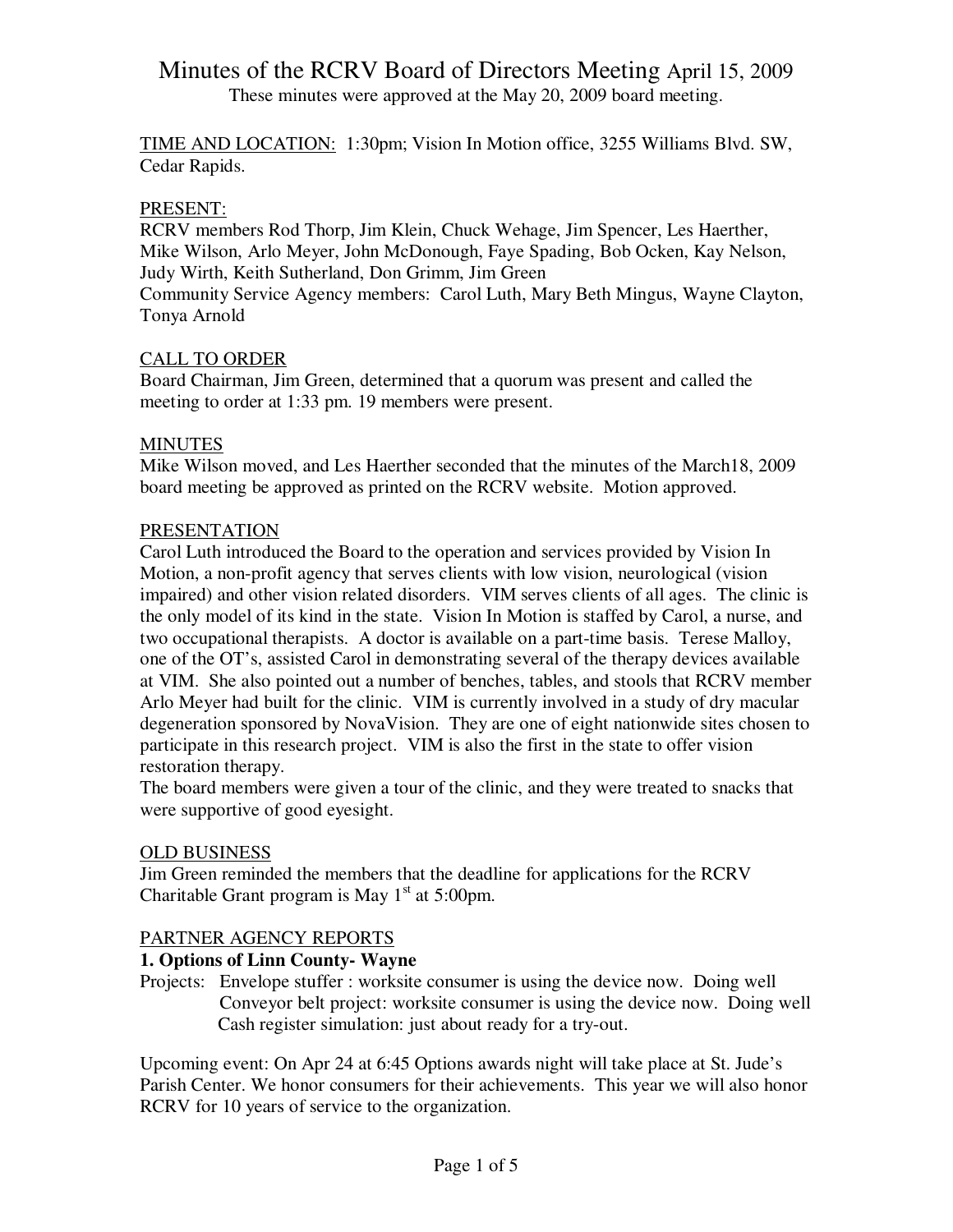These minutes were approved at the May 20, 2009 board meeting.

**2. SHIIP ( Senior Health Insurance Information Program) Tonya Arnold** 

Tonya announced that the SHIIP and Advantage volunteers won the St. Luke's Volunteer Award- "Excellence in Promoting Teamwork as a Group." Barbara Baird and Don Grimm are two new RCRV members to join the SHIIP team.

- **3. RSVP- Barbara Hoffman** sent the following report for the minutes.
	- o Ten new RSVP members in March including 4 RCRV members
	- o Held a quarterly birthday party for January, February and March and several RCRV members attended.
	- o Submitted a grant for St. Luke's Rural Heath Care Foundation Grant for Jones County's Elderly Outreach Transportation Program.

#### RCRV COMMITTEE CHAIR REPORTS

#### **1. Community Projects- John McDonough**

RCRV April 2009 Community Projects Board Report

Mike Wilson, Bill Lauvengayer and myself visited the Children's Museum at Coralville Mall with Deb Dunkhase and Marcia Hughes to see what they had in mid for the Aviation Display. They have a large area that they are currently working on with plans to open in the near future. They would like designs from us, not the actual build. We currently are working on a couple of areas that they need. Deb will visit us once more to see if she can get folks interested in helping with their design activities.

Grant applications from nonprofits that provide Senior Services are due by May 1, 2009 at 5 PM. So far, no applications have been received.

The treadmill / shredder effort at United Fire and Casualty for a consumer of Options of Linn County is up and running thanks to Dick Kittrell.

Cliff Koop has completed over 30 Astronaut boards for the Witwer Therapy Center and GWAEA.

If you happen to have an extra Converter Coupon, Abbe Center still needs more converters for their population.

Ramp design and build has started up in full force with a couple of ramps designed and built as well as at least one stairway to a deck adjacent to a lift.

More SHIIP counselors are needed. Witwer, Heritage, Mercy Medical Center as well as Jones County RSVP need more help. Please get with me if you have an interest.

Money Smart starts on the  $21<sup>st</sup>$  at the Guaranty Bank for the TRIAD people making presentations.

60 PVC telephones have been delivered to the Wright Elementary Kindergarten student so they can read to themselves.

REACT / RCRV Picnic will be held April 30, 2009 from 5 'til 8 at Squaw Creek Prairie Oak Lodge. Same place as last year. This is on Thursday evening this year do to the economics. Cheaper rate for a weeknight!!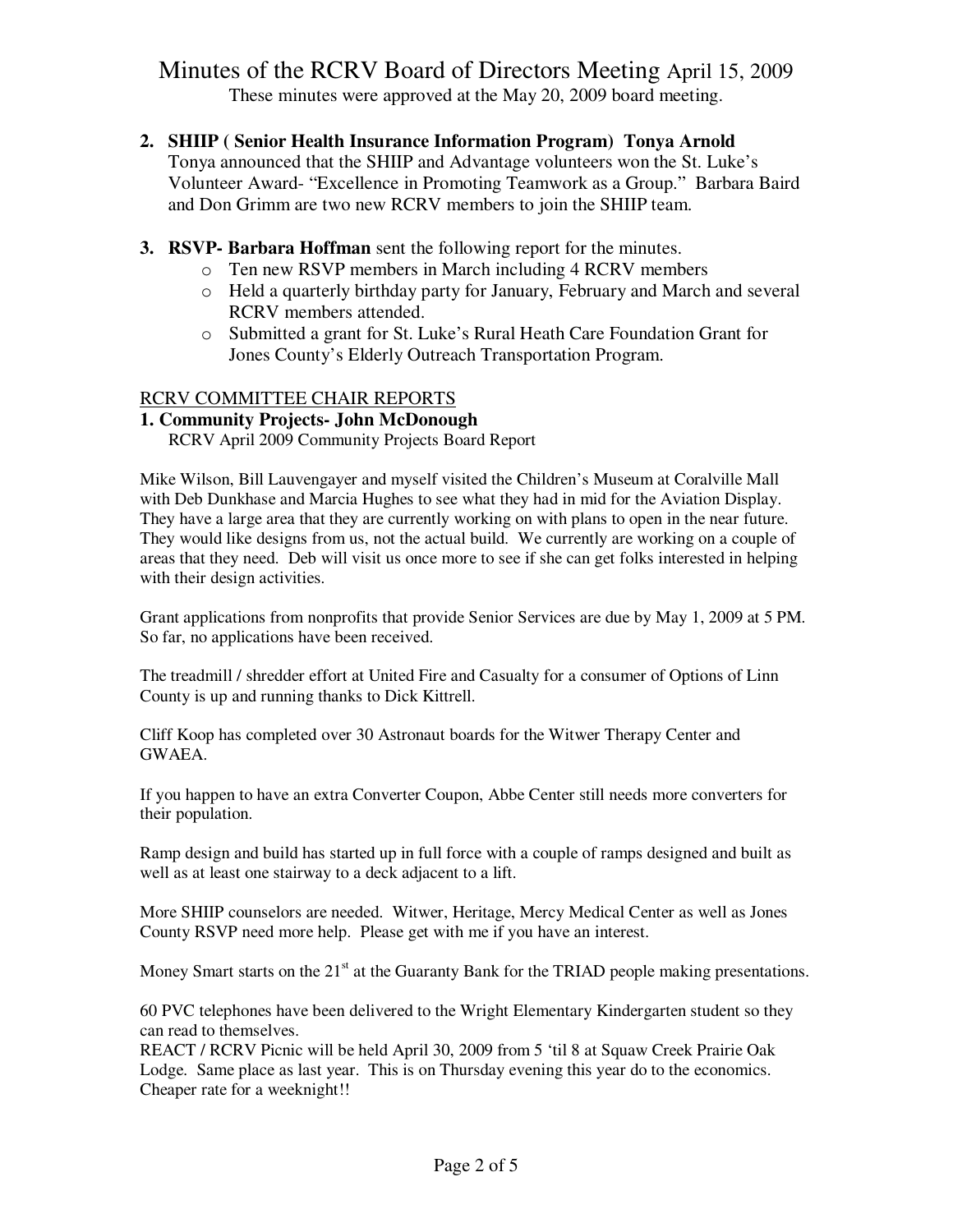These minutes were approved at the May 20, 2009 board meeting.

We will receive an award from Options of Linn County on the  $24<sup>th</sup>$  for 10 years of working with them on their special needs projects.

2 people are currently ½ ways through with SHIIP training in Des Moines. This will make 14 SHIIP counselors from RCRV.

We continue to support such programs as EIOLC, REACT, LCTA, SCORE, TRIAD, SHIIP, RSVP, and the Community Free Clinic.

If you can dream it, we can do it.

#### **2. Database- Jim Klein**

No database committee action this past month.

#### **3. Recruiting/Retention- Pete Jurgens**

- o Received four new RCRV applications in March
- o 103 members reported 1,806 hours for the month
- o 49 projects were completed
- o March 2009 Impact statement added as an addendum.

#### ADJOURNMENT

Jim Green adjourned the meeting at 2:45p.m.

The next Board meeting will be held May 20 at 1:30 at the Red Cross Building. Vic Klopfenstein, representing the Freedom Foundation, will be the featured speaker.

Minutes taken by Jim Green, Chairman

Minutes compiled by Barbara Hoffman, Secretary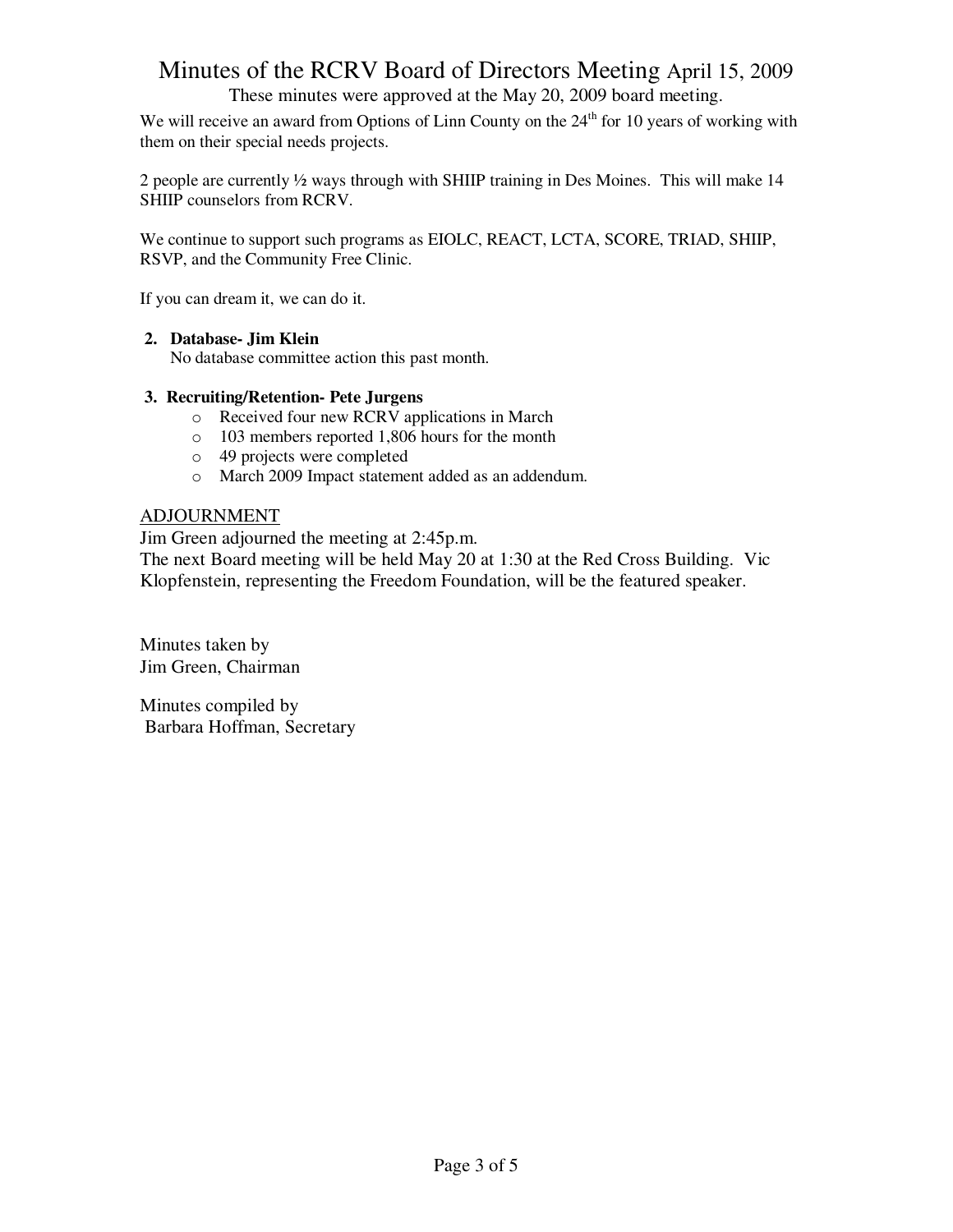These minutes were approved at the May 20, 2009 board meeting.

| <b>Hours</b> | <b>MARCH</b><br><b>Administrative &amp;</b><br>Leadership       |                                                                                                                    |
|--------------|-----------------------------------------------------------------|--------------------------------------------------------------------------------------------------------------------|
| 32           | <b>Board of Directors</b>                                       | RCRV, Salvation Army, RSVP                                                                                         |
| 77           | <b>RCRV Projects meeting</b>                                    |                                                                                                                    |
| 57           | Other                                                           | Civil Air Patrol                                                                                                   |
|              | <b>Assistive Technology &amp;</b><br><b>Maintenance Support</b> |                                                                                                                    |
| 18           | Grant Wood AEA                                                  |                                                                                                                    |
| 63           | Options of Linn County                                          | Treadmill/shredder.other                                                                                           |
|              | Other                                                           |                                                                                                                    |
|              | <b>Construction &amp; Design</b>                                |                                                                                                                    |
| 65           | Construction                                                    | D. Brooks kitchen, Vision in Motion kitchen cabinets, Science Station                                              |
|              | <b>Education</b>                                                |                                                                                                                    |
|              | 4 Oaks Bridge                                                   |                                                                                                                    |
| 5            | Eastern Iowa Observatory                                        |                                                                                                                    |
|              | Lego League                                                     |                                                                                                                    |
| 42           | Rockwell K-12 program                                           | Westfield Elementary, Pierce, Wright                                                                               |
| 86           | Tutoring                                                        | Linn-Mar HS math, Grant Wood, Hiawatha, Johnson, Erskine                                                           |
| 25           | Other                                                           | Hiawatha Library, Webelos' badge, Children's museum, Science Fair judging                                          |
|              | <b>Elderly Services</b>                                         |                                                                                                                    |
| 10           | <b>Aging Services</b>                                           |                                                                                                                    |
| $\mathbf{1}$ | Heritage                                                        |                                                                                                                    |
| 9            | Methwick                                                        | gift shop, other                                                                                                   |
| 53           | Other                                                           | resident advocate, assist computer, DTV converter box help                                                         |
| 4.5          | Companionship Outreach                                          | Willow gardens                                                                                                     |
|              | <b>RSVP Partner Agencies</b>                                    |                                                                                                                    |
| 130/49       | SHIIP/Advantage                                                 |                                                                                                                    |
| 46           | <b>SCORE</b>                                                    |                                                                                                                    |
| 50           | Catherine McAuley                                               | tutor, projects                                                                                                    |
| 6            | <b>Salvation Army</b>                                           |                                                                                                                    |
| 3            | <b>American Red Cross</b>                                       |                                                                                                                    |
| 94           | Tax Assistance- AARP & VITA                                     |                                                                                                                    |
| 21           | <b>HACAP</b>                                                    |                                                                                                                    |
|              | Cultural                                                        |                                                                                                                    |
| 20           | <b>Small Claims Court</b>                                       |                                                                                                                    |
| 59           | <b>REACT</b>                                                    |                                                                                                                    |
| 10           | <b>WRAP</b>                                                     |                                                                                                                    |
| 90           | St. Luke's Hospital                                             |                                                                                                                    |
| 14           | Meals on Wheels                                                 | <b>Hiawatha Meal Delivery</b>                                                                                      |
| 44.5         | Food Banks                                                      | Linn Community Food Bank, Marion food Pantry                                                                       |
| 108          | Jones County                                                    | SHIIP, Transportation, Food pantry, Nursing home advocate, meals on wheels,<br>tutor- elementary, Community health |
| 90           | <b>Disaster Recovery</b>                                        | carpentry, rebuild, Science Center Exhibit restore                                                                 |
|              | <b>Miscellaneous</b>                                            |                                                                                                                    |
| 20           | Miscellaneous                                                   | crocheting , Grinnell area housing, funeral homes, plus others                                                     |